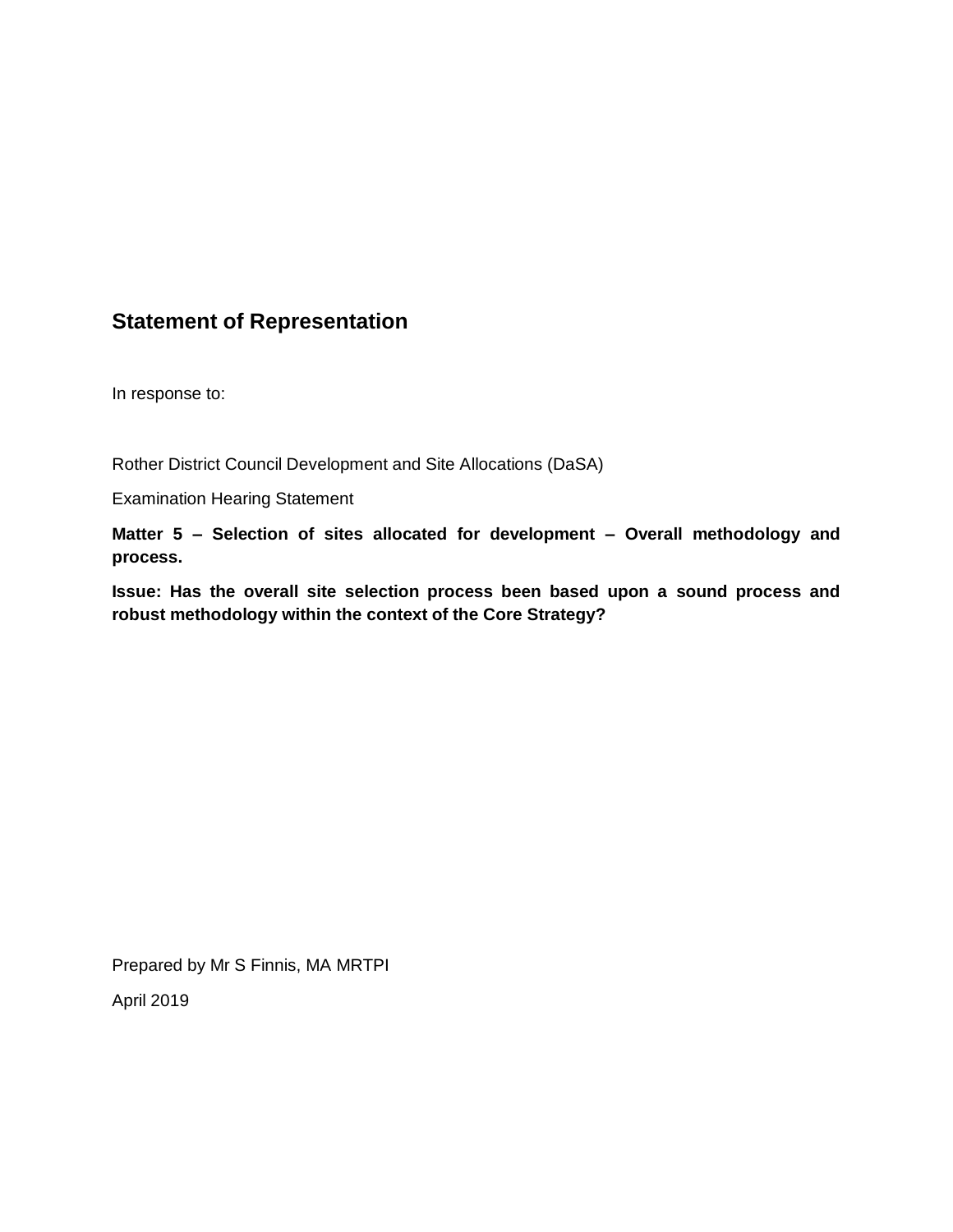Introduction

1. This hearing statement is submitted on behalf of the owners of the land located to the western side of Ninfield Road and between St Mary's Lane. This submission has been prepared in response to Hearing Session Matter 5 which is scheduled for consideration. The statement also provides further representations and evidence in response to the Council's responses to the previous representations that were made. This statement builds upon our previous representation submission.



Figure 1 - Land between St Mary's Road and Ninfield Road

2. The Councils comments regarding land to the west of the A269 state the following –

*'Land to the west of Ninfield Road is not considered appropriate for inclusion within the allocation. The Sustainability Appraisal details how development to the west of the A269 would erode the countryside setting of this part of Bexhill and the green gap to The Thorne.*

*The area west of Ninfield Road is considered part of the rural gap on the fringes between Bexhill and Lunsford Cross/The Thorne. Development in this location would expand built development and increase the size of the settlement at Lunsford Cross/The Thorne. This would compromise the purposes of RA2 and EN2 to seek to protect the rural character and open landscapes between defined settlements, substantially changing the character of the area in this location. In landscape terms,*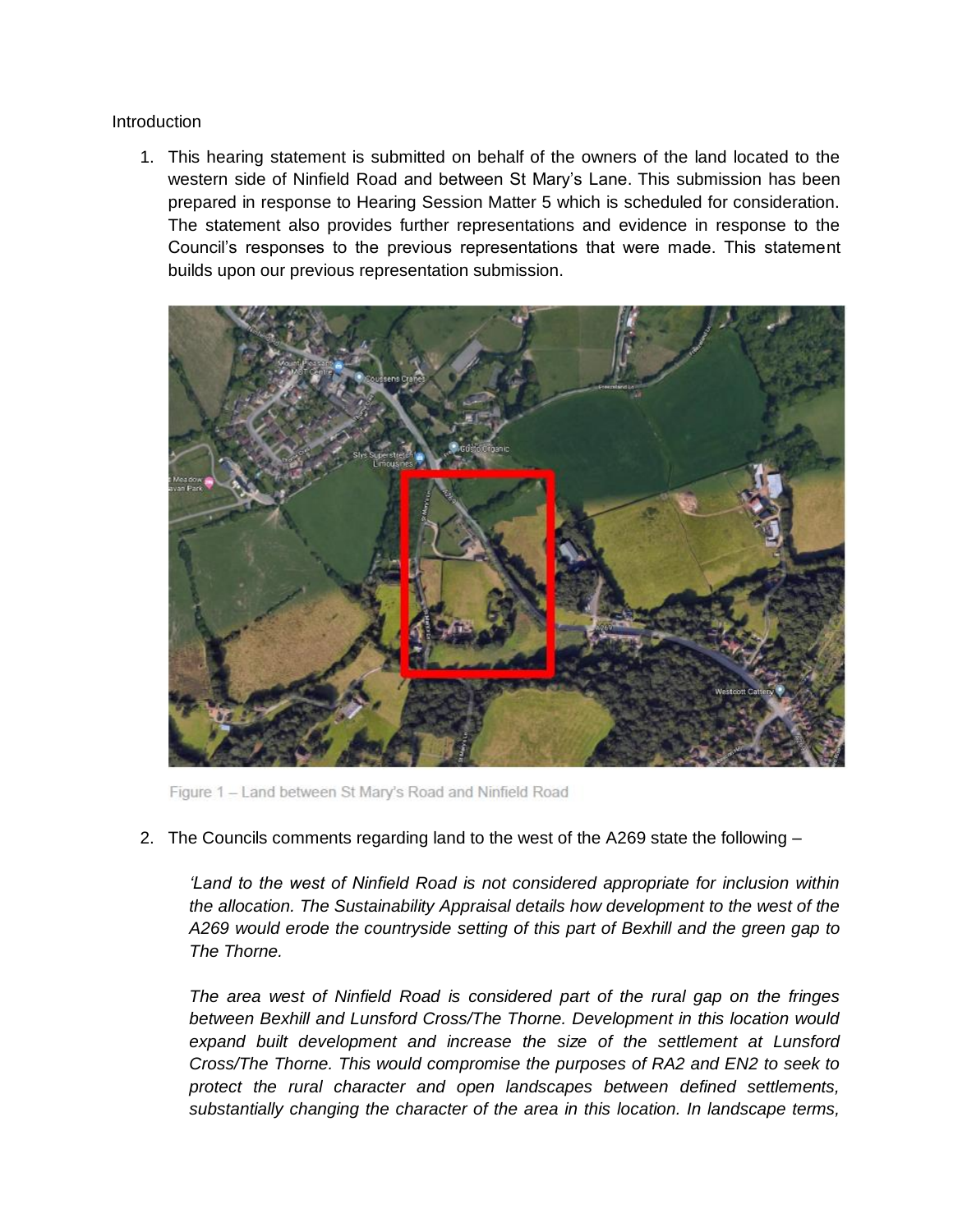*this area forms part of the countryside rural fringe between settlements and is an important location gap to which paragraph 107 promotes protection. It should also be noted that development in location was previously dismissed on appeal (APP/U1430/W/16/3163559 refers).'*

- 3. The Council refers to the Sustainability Appraisal undertaken in 2016 as a background paper to the Plan submission. The Council seem to be referring to the following sentence *'Further considered that development west of the A269 would erode the countryside setting of this part of Bexhill and green gap to The Thorne'*. However, when assessing the Sustainability Appraisal it is clear that the site is included within Option 1 of the assessment and has no major negative criteria. In fact it has the least negative criterion than any other site option being considered under the 16 sustainability objectives outlined. Additionally, when the site was assessed against other site options such as options 2 and 3 it is stated that these other sites *'lack the general containment achieved by option 1'*. We consider that this clearly indicates that the Council considered the development of the site would remain contained at that time and is at odds with the Councils subsequent view that its redevelopment would erode the green gap and have a detrimental impact on the character of the countryside.
- 4. As we have already stated in our initial representations the Council's current position on this site and its removal from allocation under BEX3 is not qualified in any way and arguably would also be contrary to the evidence supplied in the following.
- 5. Report 2 of the North Bexhill Appraisal and Recommendation of Development Options 2016 is relevant. In this instance, the site was included in all 3 of the options tabled and formed part of the preferred development option 1. Figure 3 of the document identifies the entire area.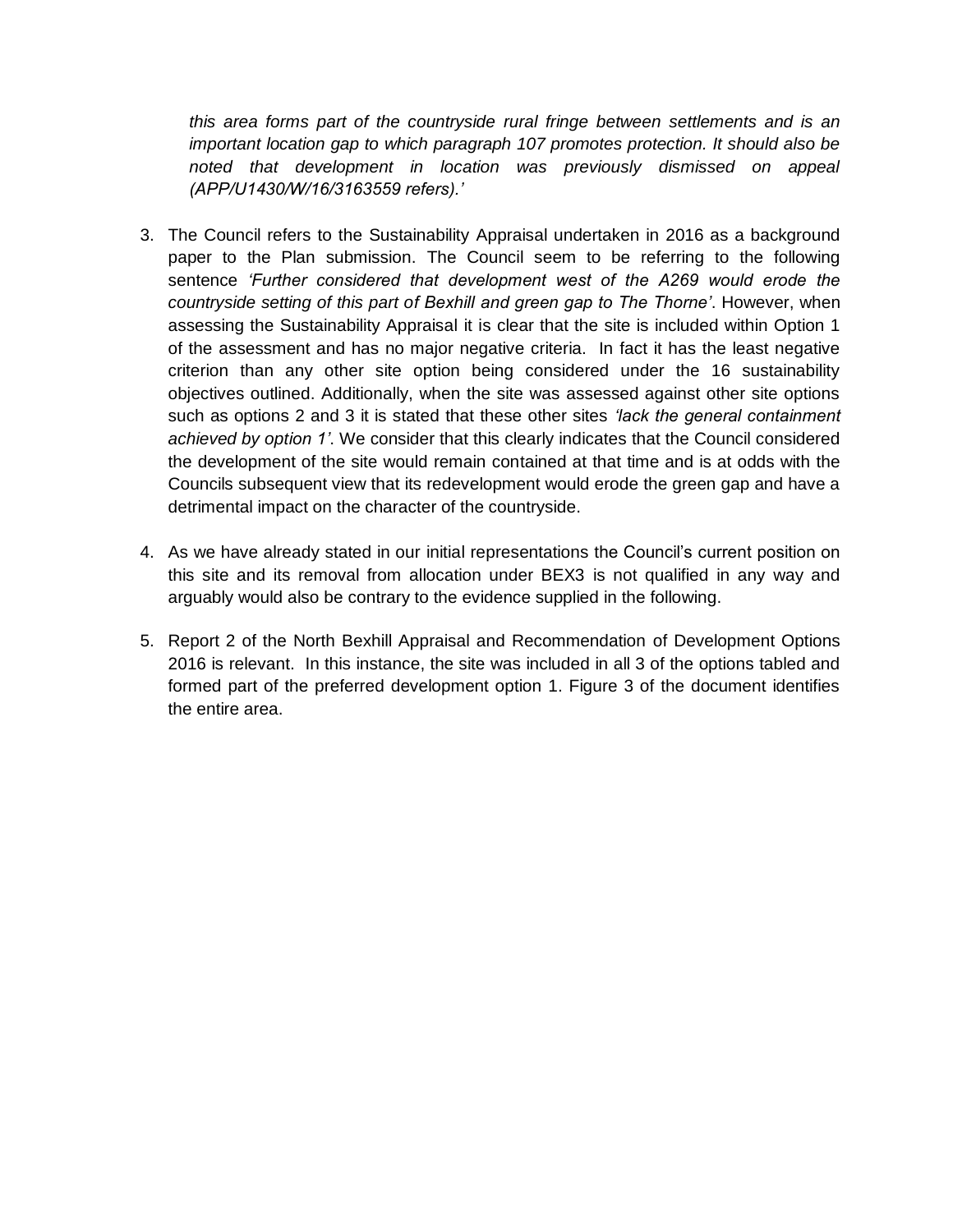

Figure 2 – Fig 3.3 of Report 2 of the North Bexhill Appraisal and Recommendation of Development Options 2016

- 6. The report concludes that '*the preferred Development Option is well located in relation to the existing settlement edge of North Bexhill and to the North Bexhill Access Road*.' At no point in the recommendations for further work was the identified site considered to require further examination with regard to its suitability nor was there any indication that development to the west of the A269 would erode the countryside setting.
- 7. The site was also originally identified as a preferred site BX124 in the Issues and Options Local Plan Submission 2016. The Sustainability Appraisal did not assess site BX124 instead focusing on site BX133. No explanation was given for this and so clarification is welcome.
- 8. In their response the Council also refer to maintaining a rural gap between Bexhill and Lunsford Cross/The Thorne and which is considered to be a green gap. In this regard we note that this area of land has not been identified as a strategic gap under Policy DEN3 as set out in the 2016 Strategic Gaps Landscape Assessment, March 2016. We consider that the reason the site to the west of the A269 was not included within the assessment was because of the localised value of the land identified in the landscape assessment and in view of the level of development being proposed to the east of the site as part of the wider urban expansion of Bexhill which will obviously have a significant impact on the character. When viewed from the west the level of development from BEX 3 would be clearly visible and there would not be a visible break between between the two built up areas of north Bexhill and The Thorne.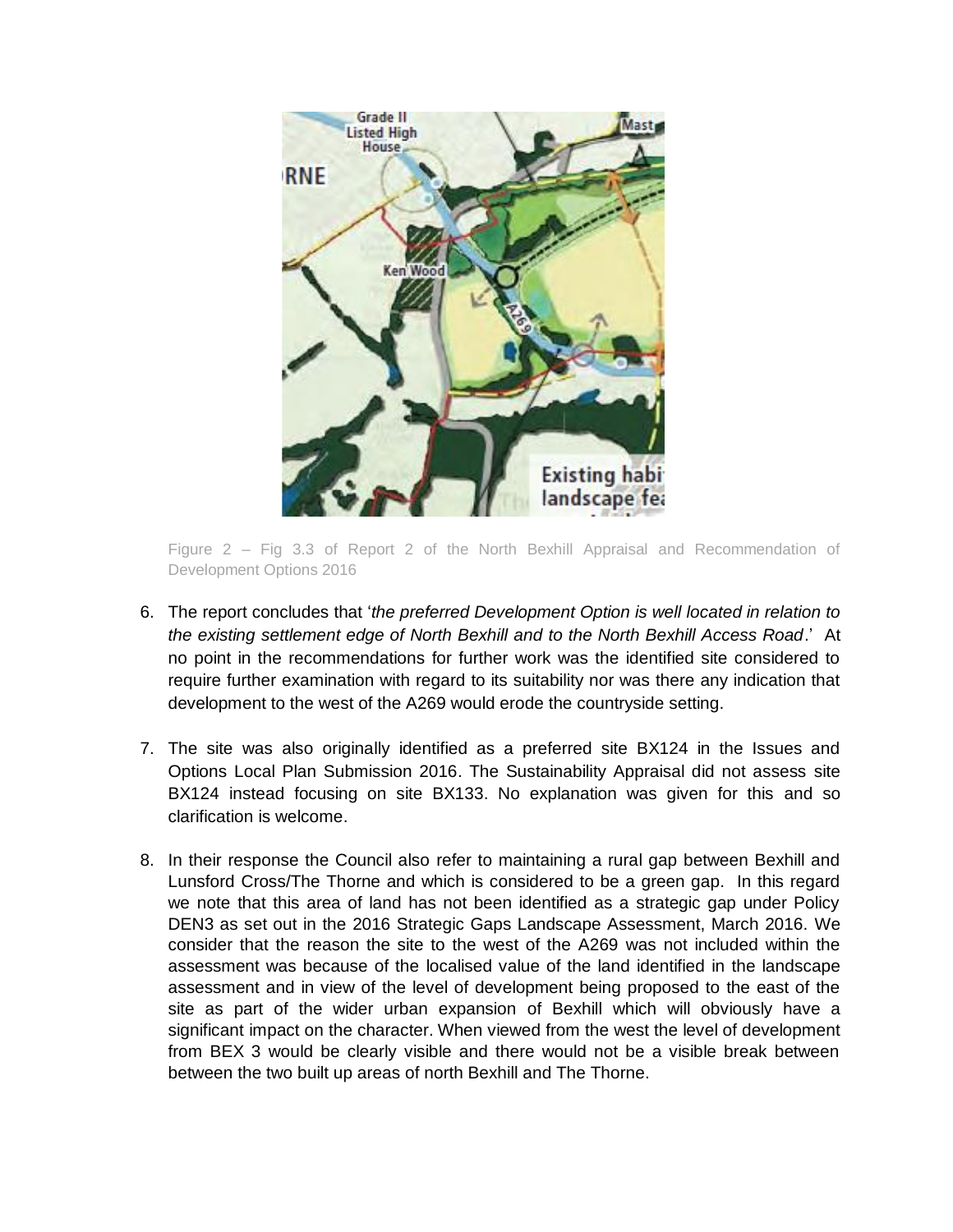- 9. It is our view that to exclude the land identified from the allocations is The inclusion of this site for additional housing allocation would appear contiguous with the development being proposed within Policy BEX3.
- 10. Rother have Local Plan policies for housing provision expressed as an 'at least' number, it is incumbent on the authority to be proactive in seeking to identify opportunities for additional housing development. The land between St Mary's Lane and Ninfield Road as identified would offer an opportunity to exceed the requirements of the current Plan submission and remain in line with the requirements of the NPPF 2018 which seeks to maximize the use of land where appropriate.
- 11. The Council also refer to a dismissed appeal (APP/U1430/W/16/3163559). This scheme was an outline submission for 6 no dwellings within the northernmost part of the site. The character of the area was referred to and the impact any development would have. However, it must be clarified that this related to part of the site and the Inspector could only assess the submission in relation to how that part of the site related to the wider area. This assessment would be entirely different were it the entire area being forwarded. Additionally the Inspector, in line with para 216 of the NPPF confirmed that the emerging Plan was at an early stage and so gave limited weight to the draft DaSA, including Policy BEX3. The DaSA Plan and policy context has now advanced and surrounding built form has also changed with the completion of the NBAR. As such we consider the considerations for the site would now differ and the Council's position on this decision is weakened somewhat.

## **Conclusion**

- 12. Rother District Council needs to ensure that a suitable range of sites, of varying sizes and scales, are allocated in the Emerging Plan to ensure the delivery of a sufficient number of new homes to address the under delivery against the 5 year requirements. The Council needs to ensure that the Plan is flexible and able to meet the demands on it both in terms of providing for need but also delivering at a sufficient rate.
- 13. To conclude we offer the following points to some of the general questions raised by the examiner.

## **Are the sites allocated the most appropriate sites based upon the evidence?**

14. Unknown - The evidence and appraisals as noted above would offer a contrary view to that which has been reached by the Council in their final assessment of this site. It has not been made clear how the site, once considered suitable, is now not considered so. Therefore we are unable to reach a conclusion that the sites as selected are the most appropriate